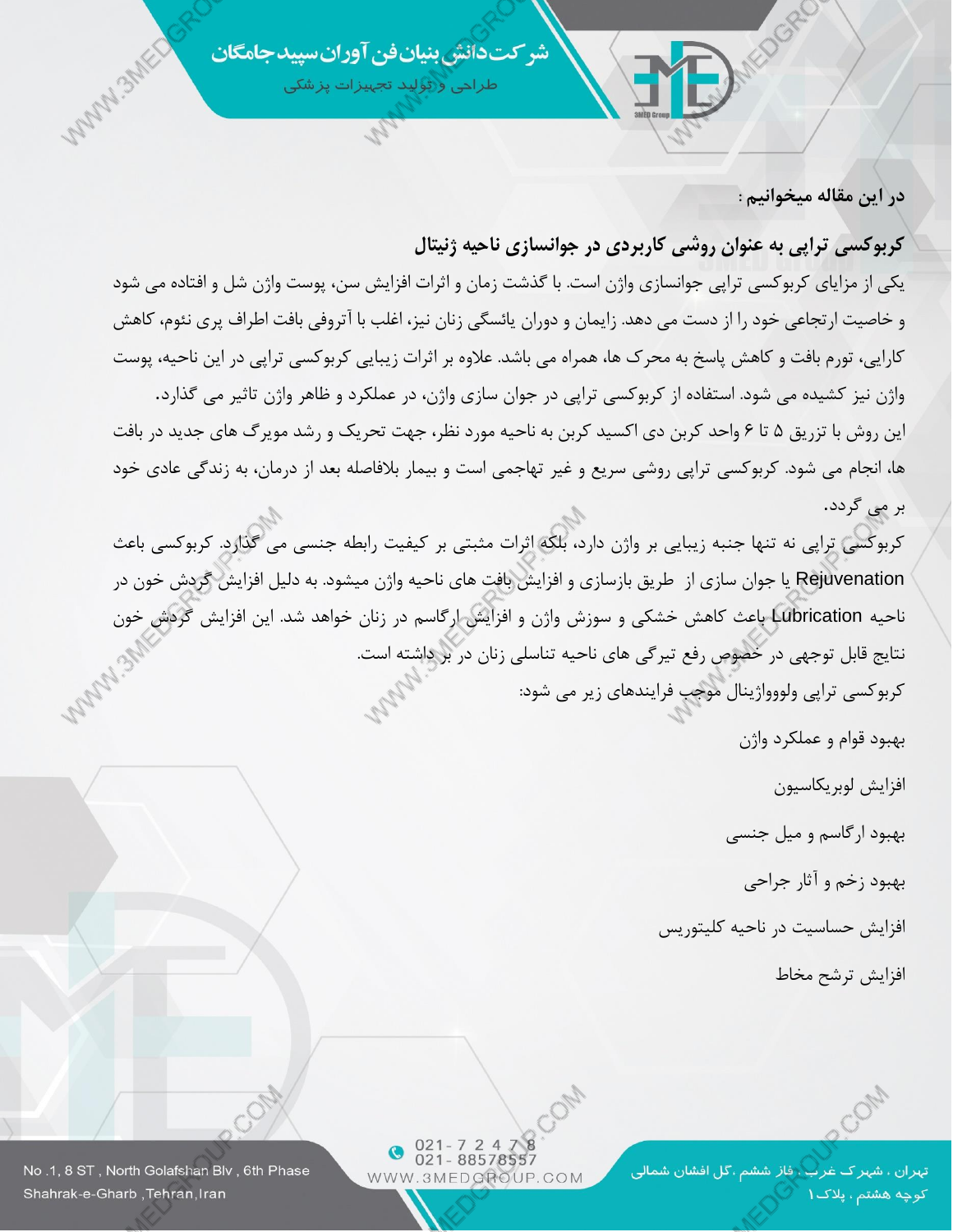## **CARBOXYTHERAPY AS AN ADDITIONAL OPTION FOR THE TREATMENT OF VULVO-VAGINAL AGING**

M.D. Alessandra Scilletta

#### AUTHOR

#### **Alessandra Scilletta , MD, Plastic Surgeon**

 $\sim$   $\sim$   $\sim$   $\sim$   $\sim$   $\sim$ 

 $\mathcal{N}$  and  $\mathcal{N}$ 

M.D. Scilletta Alessandra has a degree in medicine and surgery at the University of Catania and a postgraduate diploma in plastic and reconstructive surgery at the University of Catania.

M.D. Scilletta is the author of various/scientific publications and held various formative courses about Carboxytherapy abroad.

She worked in Spain for 13 months by the Plastic Surgery dept. of the Reina Sofia Hospital in Cordoba. Currently, M.D. Scilletta is the medical director of a surgical private practice.

#### INTRODUCTION

Although all epithelial tissues are sensitive to hormone concentration levels, none of them has the same sensibility of the vaginal epithelia, neither from the hormone stimulation response speed point of view, nor from that of the quantity and quality of the response itself.

Menopause often entails atrophy and degradation of tissues surrounding the perineum and reduced response to stimulation. These tissues also present a loss of functionality and turgidity as well as a general decrease in sensitivity in the area.

In all these cases it is possible to use innovative protocols based on the application of CO $_{\rm 2}$  -using Venusian CO $_2^\prime$  Therapy $_7^\prime$  to improve the functionality of the genital area.

The treatment is used in synergy with classic therapies (hormone therapies, bio-restoring techniques, prp, etc) with the aim of making the area more turgid and hydrated.

The role of this therapy is to oxygenate and reactivate the metabolic and draining processes responsible for slowing down physiological ageing, causing all the well-known functional consequences.

### METHODOLOGIES AND MATERIALS

 $\sf{Carbo}$ xy Therapy performed with Venusian  $\mathsf{CO}_2\mathsf{D}$ herapy is a quick procedure which makes it possible for patients to return to their daily activities immediately after treatment. During the injection phase patientsmight feel a slight discomfort which most patients describe as a slight burning and itchy feeling in the treated area.

Thanks to the effect of CO $_{2^{\prime}}$ the area, immediately after the treatment, will seem slightly swollen, but will go back to normal within half an hour.

In my clinical experience, having worked with Carboxy Therapy since 2007, and having treated with Carboxy Therapy for vulvovaginal uses more than 80 women between 27 and 73 years of age, I have always noticed an improvement in all patient symptomatology. There are no significant side effects. Patients suffering from emphysema, COPD, renal failure or if pregnant must not submit to treatment

Cancer patients are treated only if the disease is in a state of complete remission and after the approval of a fellow oncologist.

With the more sensitive patients an anesthetic cream should be applied 30 minutes before treatment.





*Before*



*After Before Courtesy of MD Alessandra Scilletta – Catania (Italia)*

MBE Medical Division - Branch of Maya Beauty Engineering s.r.l. - Via Collamarini 21 - 40138 Bologna www.mbemedicale.it/en - info@mayabeauty.it - Ph. 051/782368 - Fax 051/782032